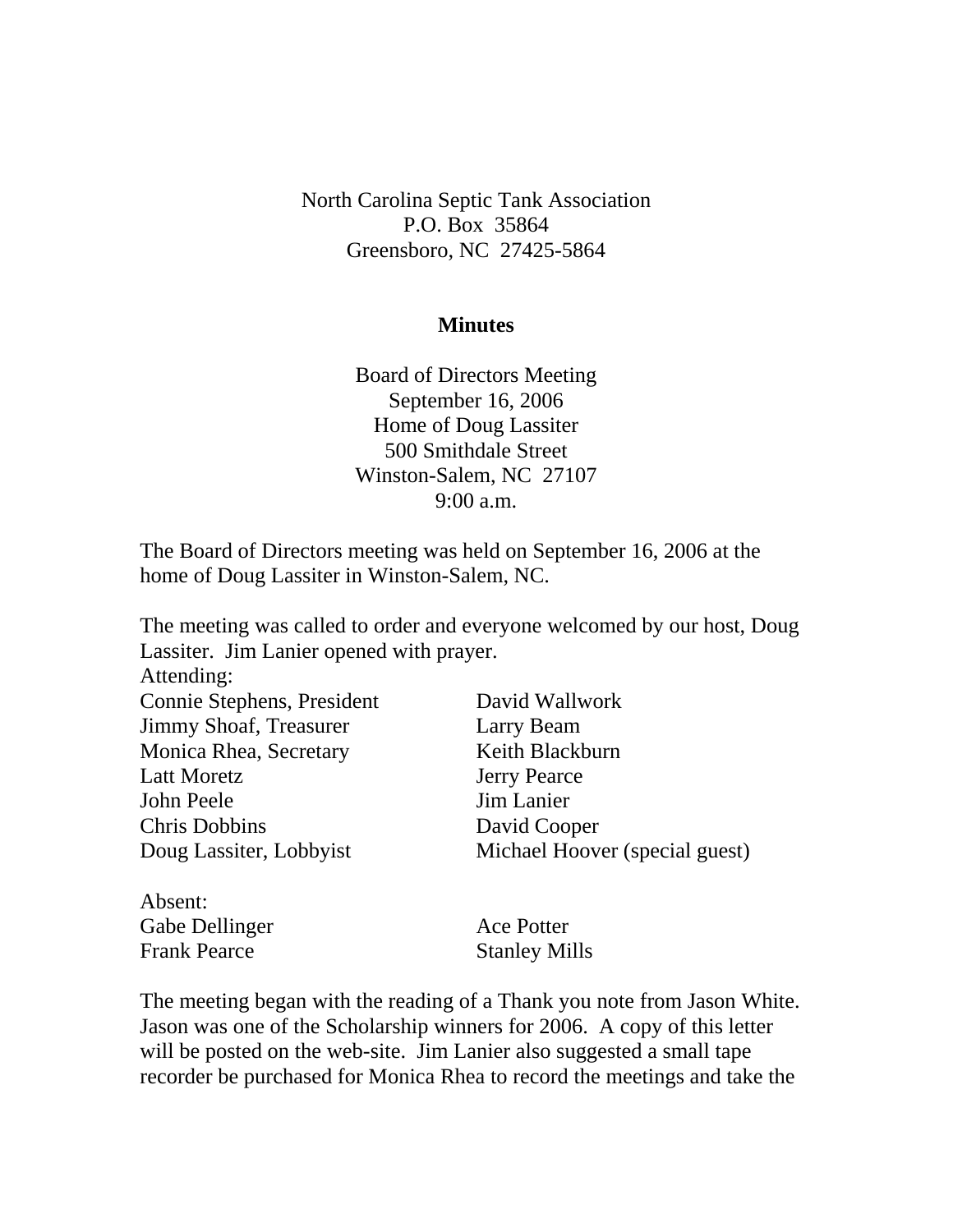minutes from the recordings instead of trying to write every word during the meeting. This was approved.

Minutes from the June 24, 2006 meeting were read, corrected and approved. Latt Moretz made the motion, seconded by Jim Lanier and approved.

Treasurer Report was reviewed. With an ending balance on 8-31-06 of \$24,428.25. The educational fund has a balance of \$7,578.71. The Demonstration fund has a balance of \$.96. Jim Lanier made a motion to approve report, Jerry Pearce seconded and all approved.

Doug presented an update on H688. The Bill passed in the Senate 47-0. The Bill passed the House concurrence 103-0. The Bill was signed by the Governor and will be effective January 1, 2008. The Act creates a new "North Carolina On-Site Wastewater Contractors and Inspectors Certification Board." The appointments for the members of the Board are as follows: Paul Higdon, Installer, Western Al Gerard, Subsurface Operator, East Gene Young, NC Environmental Health Connie Stephens, Installer, Central Ralph Hollewell, Environmental Health Specialist, East Diana Rashash, NC Cooperative Extension, East Jim Lanier, Installer, Central Glenn Hines, System Inspector, East Russ Davis, NC Home Builders Association.

These appointments have not been endorsed yet at the time of the September meeting.

The 2006 Scholarship Winners are as follows: Amy Cooper Jason White Lindsey Jackson Leah McMasters The Scholarship committee hopes to raise more money this year with more fundraising projects such as: corporate level sponsorships. For instance Gold, Silver, Bronze levels are donations of \$1000, \$500, and \$250. Platinum sponsors would commit \$1000 for the next 5 years.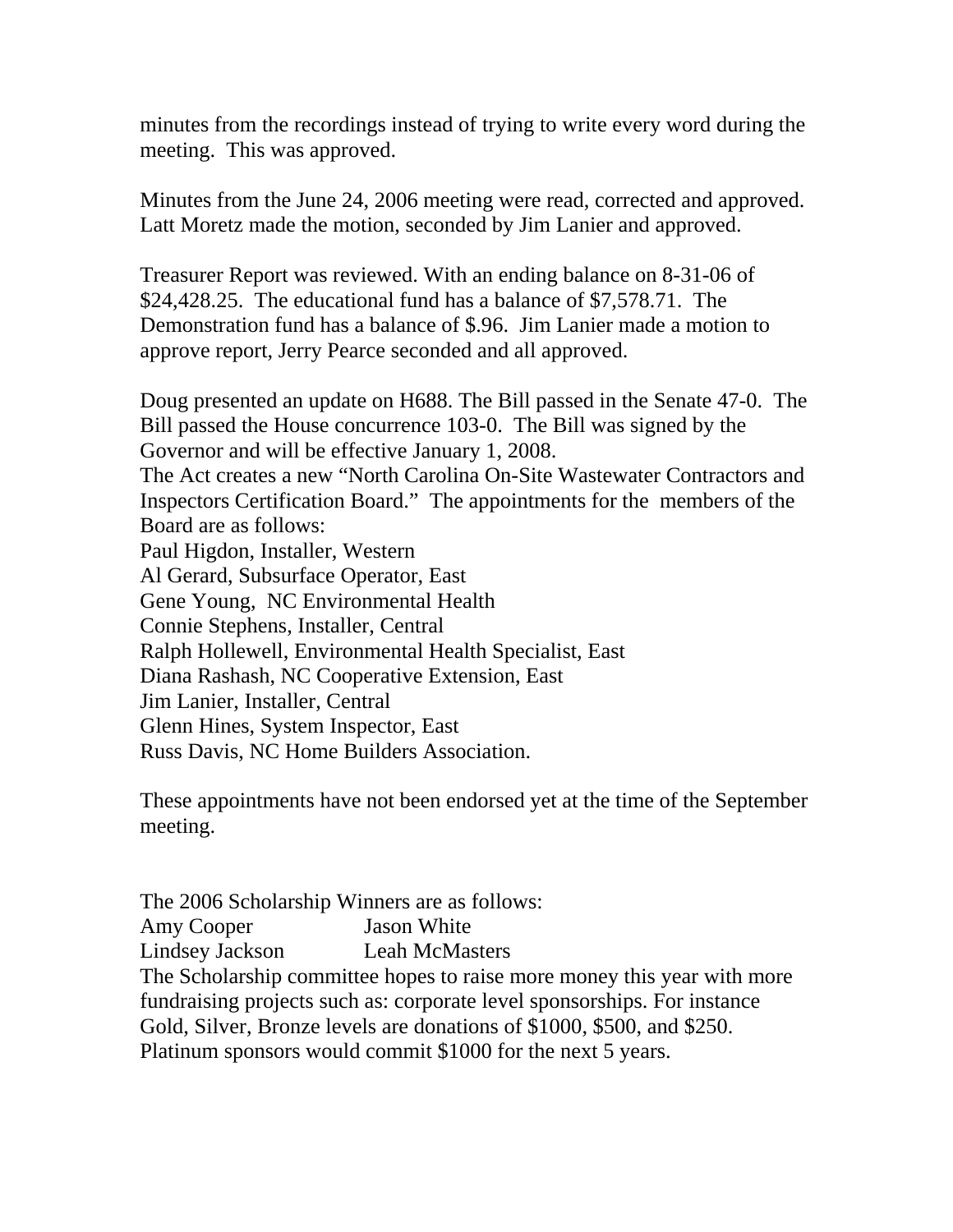2007 NCSTA Convention has been scheduled for Tuesday March 27, 2007 through Friday March 30, 2007. The meeting will be held at The Village Inn Golf and Conference Center. Speakers and Presentations are in the works. Anyone with ideas should forward them to Doug.

Doug introduced Dr. Mike Hoover from NC State University as our special guest and to speak with a proposal for the Board. Dr. Hoovers' proposal consisted of a collaboration of sorts with NC State and NCSTA for the training and certifying process that is now mandated with the passing of H688. He would like to meet with 3 or 4 members of the association to discuss training needs, topic subjects, and hands-on field training and testing. He proposes a two stage process. Stage 1 would be taking a course followed by a test. Stage 2 would consist of a field test or an apprenticeship with a certified installer. The certified installer would check off the types of systems the apprentice was qualified to install.

The NCSTA could charge a fee for the courses they offered. This would allow us to recruit new members by possibly giving discounts to members or giving a one year membership when they register for a course. This would also allow another avenue of revenue for the association. NC State already has a training facility and would very much like to work together to ensure a quality education opportunity for all installers seeking certification.

Dr. Hoover was asked to wait outside while the Board discussed his proposition. The Board decided to name Jim Lanier, Connie Stephens, Doug Lassiter and David Cooper to a committee to further meet with Dr. Hoover and plan a partnership with installer certification education. A meeting was scheduled for Friday September 22, 2006 in Hillsborough at the extension office.

Doug discussed the fact that the Division of Environmental Health received funding for an additional engineer and two regional soil scientists. To date these positions have not been filled and when the Assembly comes back in January, if they have not, the money for these positions will disappear. Doug will talk to Terry Pearce to see if we can push for these positions to be posted and filled.

Discussion was started by Latt Moretz about a proposed change to H688 to require Environmental Health Specialists to attend the Installer Training Classes. He proposes change under definitions (5) to say including the local Health Department and offices. Keith Blackburn made a motion for Doug to